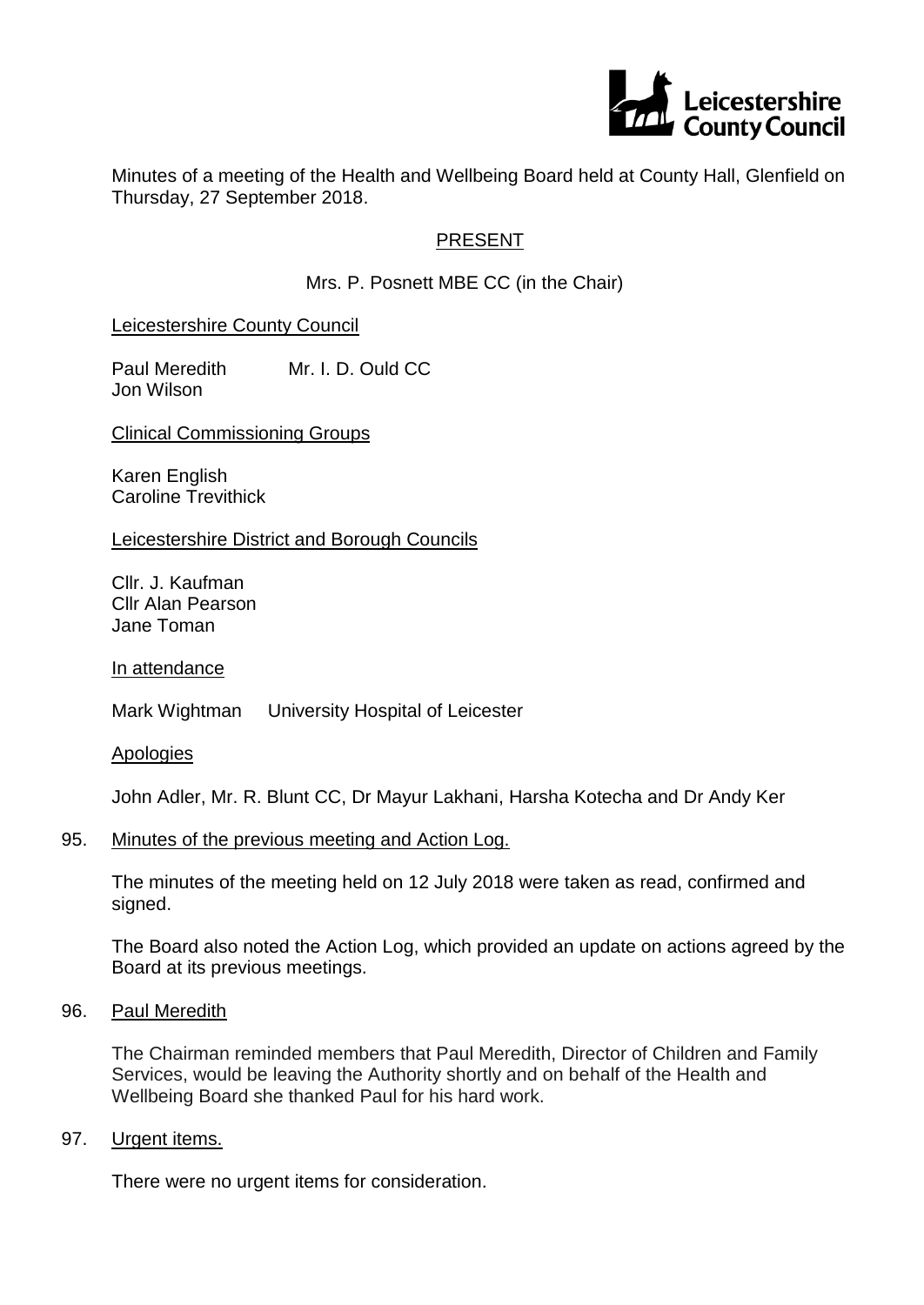#### 98. Declarations of interest.

The Chairman invited members who wished to do so to declare any interest in respect of items on the agenda for the meeting.

No declarations were made.

#### 99. Change to the order of business

The Chairman sought and obtained the agreement of Members to vary the order of business from that set out in the agenda.

### 100. Position Statement by the Chairman.

The Chairman presented a position statement on the following matters:

- Start a Conversation Suicide Prevention Campaign
- Stoptober
- Children and Families Partnership Plan Launch
- Help Improve Community Services

Particular reference was made to the County Council's quit smoking campaigns which had recorded quit rates in line with the national average but which generated significantly more value for money. Performance was also notably better than other providers in the East Midlands.

It was noted that the Children and Families Partnership Plan Launch was well supported and it was hoped the Partnership would build on its good start as it focused on a shared vision for children, young people and their families.

Partners were reminded that they should have received a workplace health survey in support of work being undertaken by the Unified Prevention Board and were requested to complete and return it.

## 101. Carillon Wellbeing Radio.

The Board received a presentation from Dr Terri Eynon CC on the development of a community radio station, created by the voluntary sector, to promote health and social care issues in Leicestershire. A copy of the presentation, marked 'Agenda Item 5' is filed with these minutes.

Dr Eynon CC highlighted that whilst the station was targeting a listenership across the West of Leicestershire where it had begun to broadcast since acquiring an OFCOM licence, much of the content would align with health and wellbeing priorities for the whole of the County and listeners could access the station through an internet radio or the website. Partners were being encouraged to provide content, and a small amount of required funding, in order for adverts to be produced and aired.

Members noted the importance of medical practices utilising their contact time with patients effectively to share messages of how health and wellbeing could be enhanced and radio was one of several mediums in which such contacts could be achieved. Partner organisations were therefore asked to promote the radio and encourage GP practices to consider acquiring the necessary technology and licenses to broadcast the station.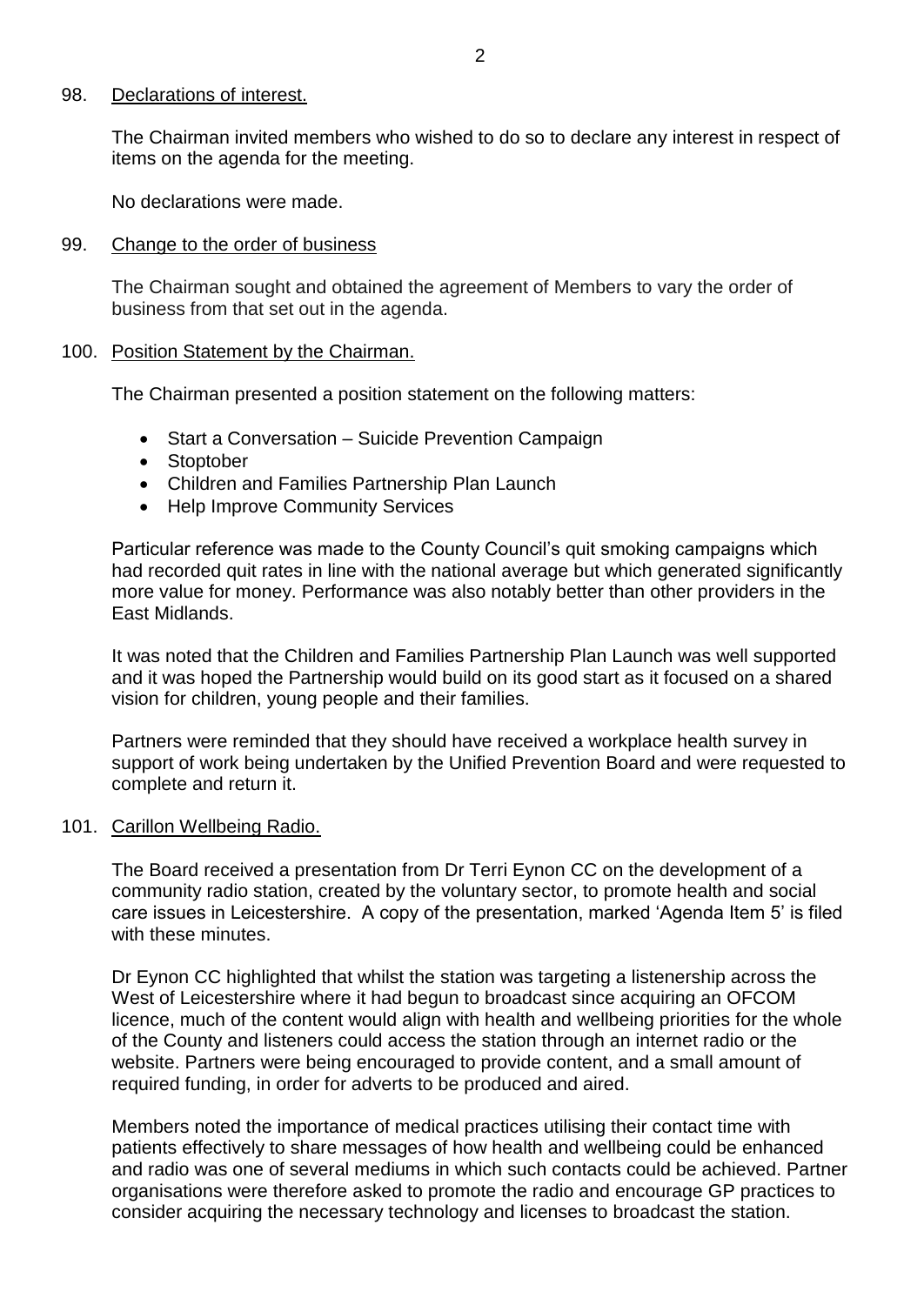## RESOLVED:

- a) That the presentation be noted;
- b) That an update on progress with development of Carillon Wellbeing Radio be made to the Health and Wellbeing Board in a year's time.

### 102. Out of Hospital Programme.

The Board considered a report of Leicester, Leicestershire and Rutland CCGs which provided an update on the arrangements for a new LLR Out of Hospital work stream and provide an overview of the work it would lead and oversee. A copy of the report marked 'Agenda item 9' is filed with these minutes.

It was noted that in an effort to avoid unnecessary overlap and duplication, the Out of Hospital Programme, which had been renamed the 'Integrated Community Services Board' would incorporate and lead the Integrated Locality Teams and Home First Programmes along with the CCGs' Community Services Redesign project.

In response to a question concerning partner engagement, it was noted that the subgroups, including the Integrated Locality Teams, which helped shape the Integrated Community Services work stream, contained representatives from a variety of partners including the district councils.

### RESOLVED:

That the report be noted.

103. Update on Better Care Together- The Sustainability and Transformation Partnership for Leicester, Leicestershire and Rutland.

The Board considered a report of Better Care Together which provided an update on the Better Care Together partnership and the work being undertaken by partners to improve the health and wellbeing of people locally. A copy of the report marked 'Agenda Item 6' is filed with these minutes.

It was recognised that the report lacked reference to the contribution of the district councils, specifically in relation to their work in the housing sector and this would be addressed in future publications.

#### RESOLVED:

- a) That the update and the work of the BCT partners be noted;
- b) That the publication of the Next Steps document be noted;
- c) That the ongoing work to co-ordinate business cases for acute and maternity reconfiguration, which will be subject to formal public consultation once capital funding is identified be noted;
- d) That the on-going work of BCT work streams and engagement and consultation activities be noted.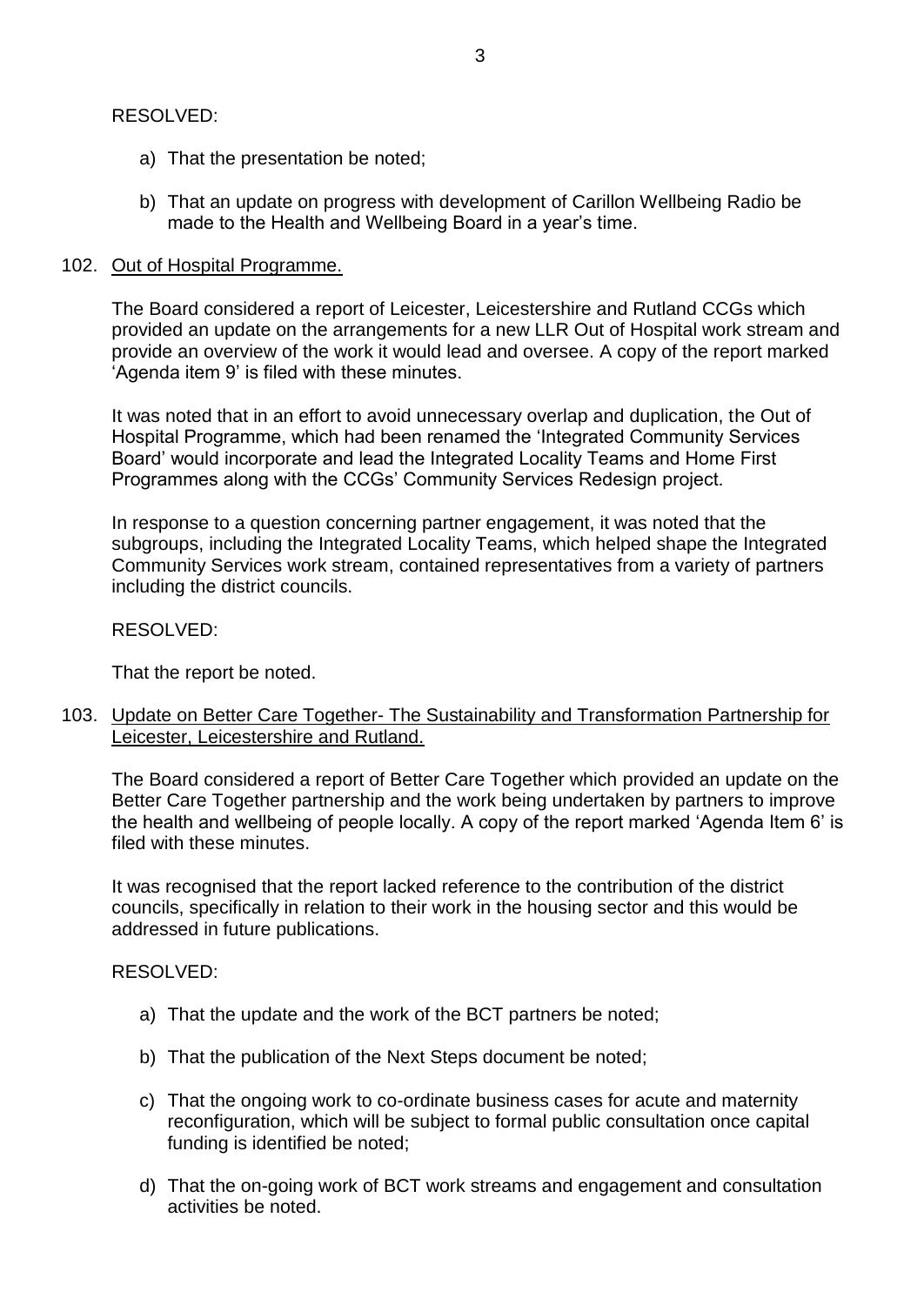# 104. Frailty.

The Board considered a presentation delivered by a representative of the University Hospitals of Leicester NHS Trust which detailed the work of the Frailty and Multi – Morbidity Programme. A copy of the presentation is filed with these minutes.

It was reported that in an effort to improve the way in which patients suffering from frailty and multi morbidity issues were helped, work towards implementing a system wide Frailty task force had begun. It was intended that the improved approach would enable a coordinated response to issues across all care settings.

Arising from discussion the following points were raised;

- It was known that patients with multi morbidities were at greater risk of contracting further diseases. The new approach would work closely with GPs and prevention services to raise awareness and ensure that these patients received appropriate care and support;
- A system wide holistic approach would be taken when responding and managing frailty. Using the Clinical Frailty Scale, patient's needs would be assessed and responded to in a co-ordinated and appropriate manner;
- It was acknowledged that prevention was a key driver of the new approach and there was a clear link between deprivation and the need for additional social care. Work was ongoing to identify specific locations within the City and County where additional resource was required. It was suggested that the Frailty and Multi Morbidity Programme should link to First Contact Plus, which already provided a holistic approach to prevention and incorporated a number of high impact interventions such as fall prevention, carers support and housing MOTs.

## RESOLVED:

That the presentation be noted.

### 105. Future in Mind Children & Young People's Emotional, Mental Health & Wellbeing Transformation Plan - Implementation Review.

The Board considered a report from Better Care Together which provided an update concerning the progress and implementation of the local transformation plan for children and young people's emotional, mental health and wellbeing service across Leicester, Leicestershire and Rutland (LLR) and sought approval for a proposed direction of travel for the next year. A copy of the report, marked 'Agenda Item 8', is filed with these minutes.

There was a requirement for the next stage of the local transformation plan to be agreed by LLR Health and Wellbeing Boards and the CCGs prior to its submission to NHS England.

In relation to improving the work of Child and Adolescent Mental Health Services (CAMHS), it was noted that work with the provider was ongoing to improve the quality of performance data being provided in order for their work to be closely monitored. The Board noted that whilst the latest reporting figures indicated that the target of 92% of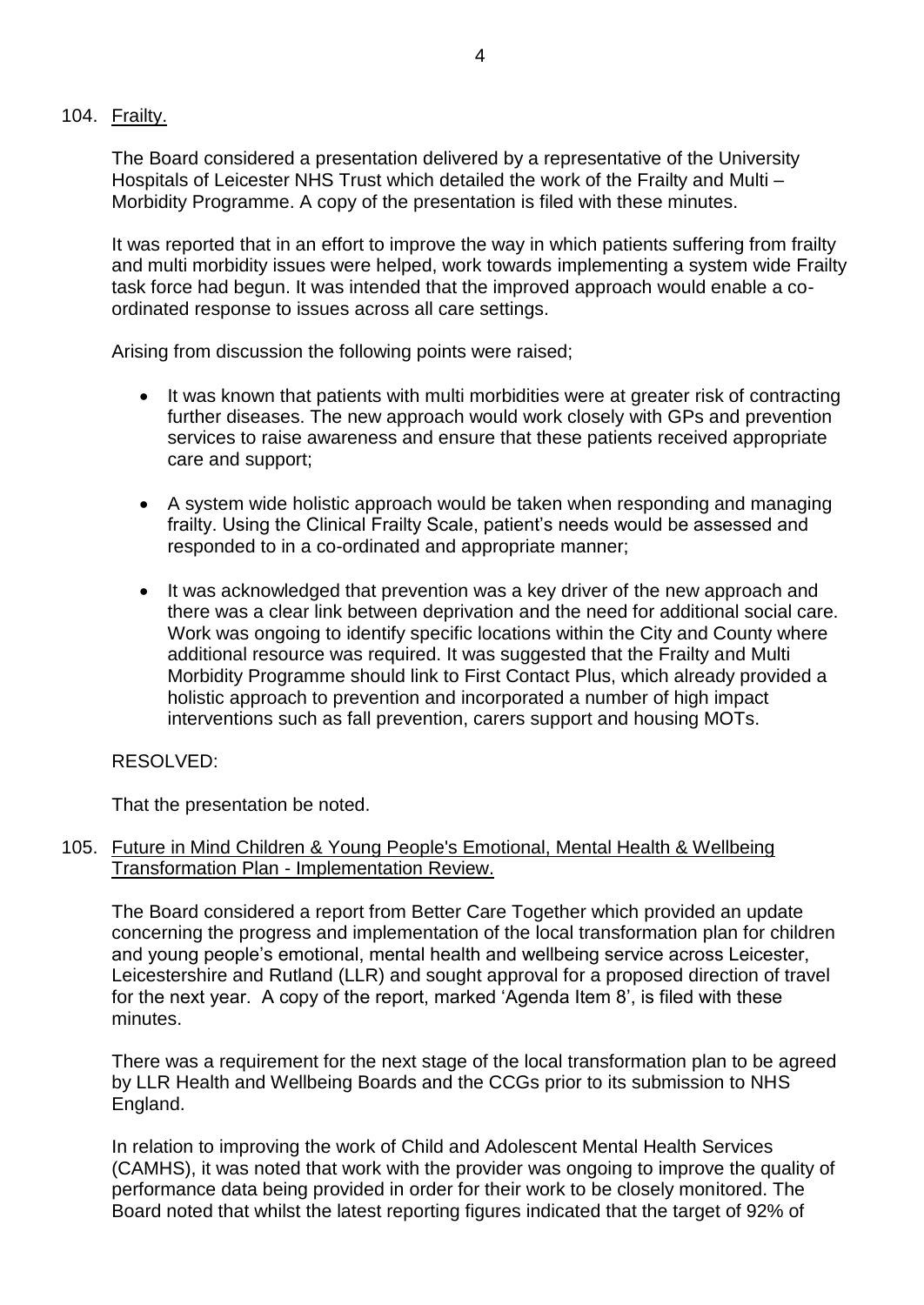referrals to CAMHS being seen within 13 weeks was being met, there remained concern about the number of patients waiting for further support following the initial assessments, and the considerable time it took those young people to access the help they required. There was also an opportunity to improve alignment of the Plans approach with that of the Leicestershire Children and Families Partnership Plan to avoid duplication.

It was recognised that the report lacked specific references to the District Councils approach to improving the health and wellbeing of children and young people and it was considered sensible to review the membership of the Future in Mind Steering Group which had representation on behalf of local authorities but lacked specific representation on behalf of the districts.

# RESOLVED:

- a) That the progress made in relation to implementation of the Local Transformation Plan be noted;
- b) That the proposed developments for 2019-21 as detailed in the report be supported.

# 106. Whole Life Disability Strategy.

The Board considered a joint report of the Director of Adults and Communities and the Director of Children and Families which presented the County Council's recently adopted Whole Life Disability Strategy and associated document 'Preparing for adulthood – a protocol for young people with special educational needs or disability'. A copy of the report marked 'Agenda item 10' is filed with these minutes.

The Board welcomed the strategy and noted that revisions had been made in the final version of the document to change the wording from 'disabled people' to 'people with disabilities'.

RESOLVED:

That the report be noted.

# 107. 'The Lives We Want to Lead' The Local Government Association Green Paper for Adult Social Care and Wellbeing.

The Board considered a report of the Director of Adults and Communities and Director of Corporate Resources concerning the County Council's response to the 'The Lives We Want to Lead' – the Local Government Association Green Paper for adult social care and wellbeing. A copy of the report, marked 'Agenda item 11', is filed with these minutes.

The Director of Adults and Communities reported that the Green paper set out a number of options as to how adult social care could be funded in order for councils to try to address the significant and increasing cost of providing social care. He added that any revised future approach could affect local governance arrangements and the responsibilities of bodies such as the Health and Wellbeing Board.

RESOLVED: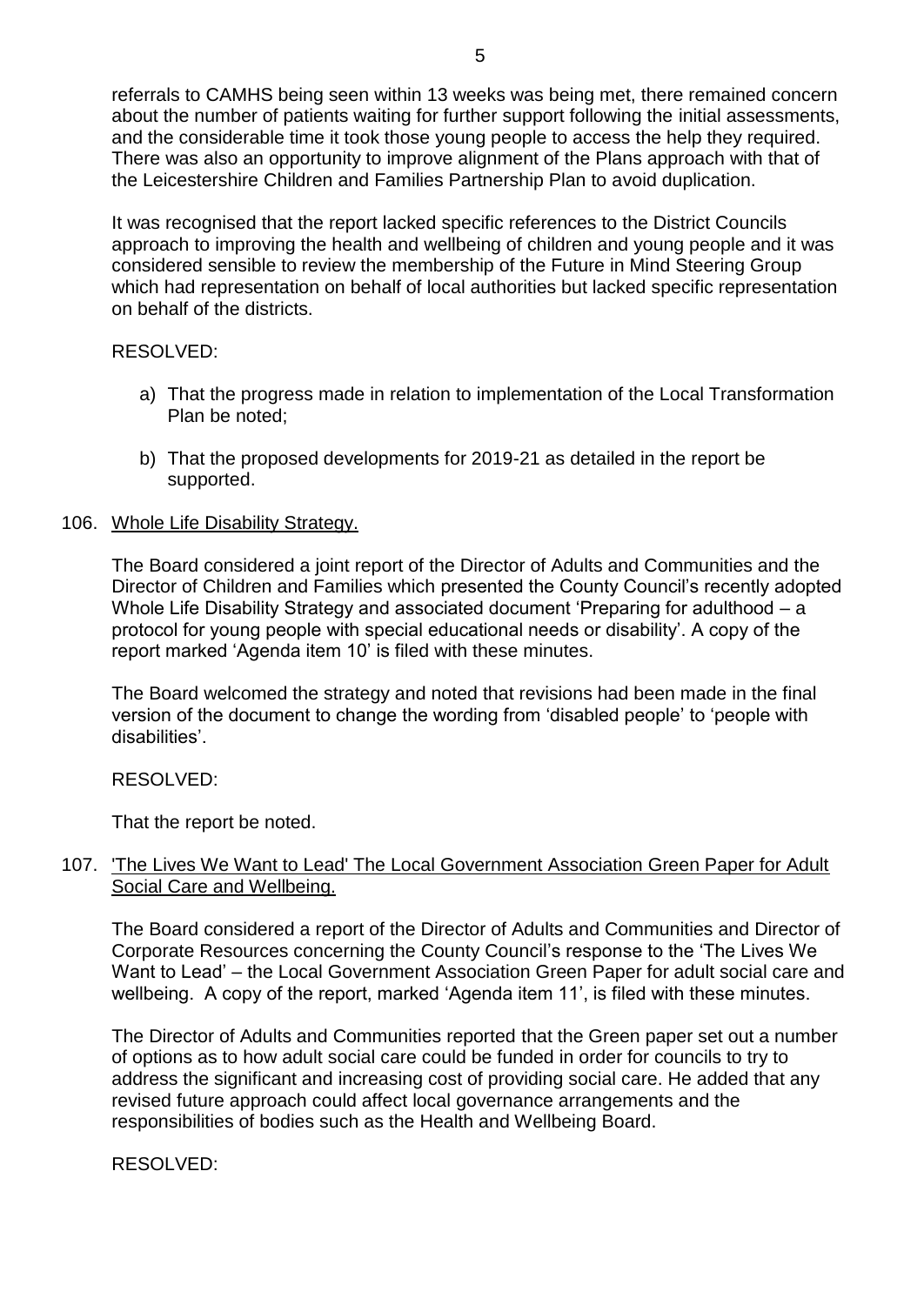## 108. Leicester, Leicestershire and Rutland Safeguarding Children Board Annual Report 2017/18.

The Cabinet considered a report of the Independent Chairman of the Leicestershire and Rutland Local Safeguarding Children Board (LRLSCB) which presented the Boards' Annual Report for 2017/18. A copy of the report, marked 'Agenda item 12', is filed with these minutes.

The Board noted that this would be the last Annual Report of the LRLSCB as the arrangements to replace the Board were now being finalised. It was considered essential that the new arrangements were both streamlined and cost effective while ensuring that they continued to bring a robust challenge to the performance of partners.

# RESOLVED:

That the Leicestershire and Rutland Safeguarding Children Board Annual Report for 2017/18 be noted.

## 109. Leicester, Leicestershire and Rutland Safeguarding Adults Board Annual Report 2017/18.

The Cabinet considered a report of the Independent Chairman of the Leicestershire and Rutland Local Safeguarding Adult Board which presented the Boards' draft Annual Report for 2017/18. A copy of the report, marked 'Agenda item 13', is filed with these minutes.

In response to a question concerning the projected number of adults living in LLR with a learning difficulty by 2030, the Director of Adults and Communities confirmed that whilst a nominal rise of between 1 – 1.5% was expected, it was acknowledged that the severity of need amongst those diagnosed was becoming greater and therefore required additional support.

# RESOLVED:

That the Leicestershire and Rutland Safeguarding Adult Board Annual Report for 2017/18 be noted.

# 110. Better Care Fund Quarterly Update.

The Board considered a report of the Director of Health and Care Integration which provided an update on the Better Care Fund Programme for 2018/19. A copy of the report marked 'Agenda item 14' is filed with these minutes.

In reference to Leicestershire's 2018/19 Delayed Transfers of Care figures, the Director reported that the performance since April had been good and initial indications suggested the strong performance had continued during September.

It was noted that the multi-agency workshop of the Leicestershire Integration Operational Group held on the 20<sup>th</sup> September was well attended and it was hoped partners would also support the follow up workshop on the 22<sup>nd</sup> November.